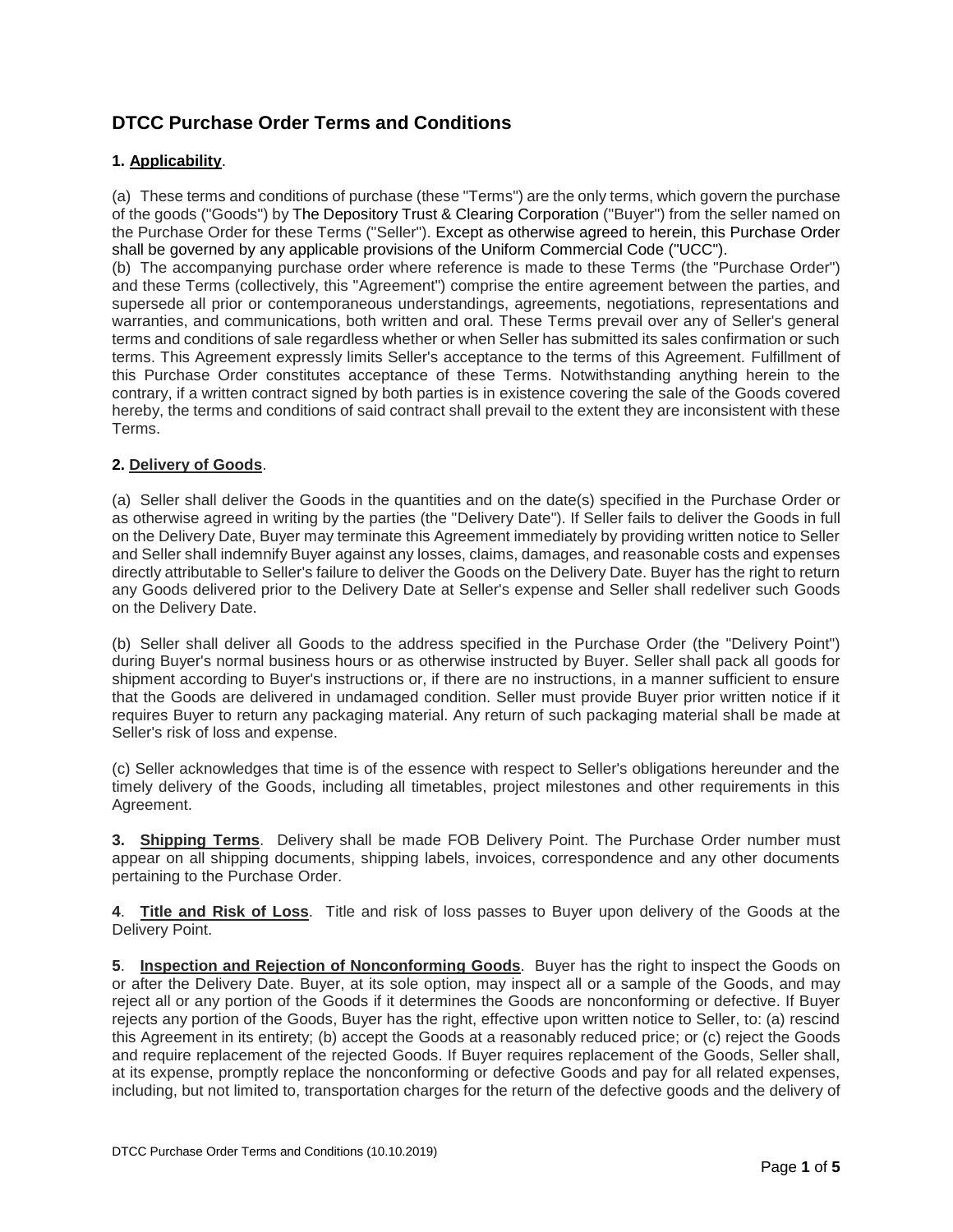replacement Goods. If Seller fails to timely deliver replacement Goods, Buyer may replace them with goods from a third party and charge Seller the cost thereof and Seller shall refund any amounts paid.

**6. Payment.** Seller shall invoice Buyer after delivery of the Goods. Buyer shall pay Seller the purchase price for the Goods delivered and accepted within forty-five (45) days of receipt of an itemized invoice, except for any amounts disputed by Buyer in good faith. In the event of a payment dispute, Buyer shall deliver a written statement to Seller prior to the date payment is due on the disputed invoice listing all disputed items and providing a reasonably detailed description of each disputed item. Each invoice submitted to Buyer must also include any applicable tax as part of the total amount billed. The amount of the tax must be clearly identified. If Seller is unable to satisfy these requirements, Seller shall notify the Buyer Accounts Payable Team at APINVOICES@DTCC.COM. The Purchase Order number must appear on all invoices and notices. Buyer shall not be responsible for costs or travel time, except when preapproved in writing by Buyer. Seller is required to comply with the Buyer's Travel Policy for Consultants and Vendors ("Travel Policy"). A copy of the Travel Policy is available upon request.

Seller does hereby agree to onboard via Buyer's supplier portal and submit any and all invoices through the parties' agreed upon method, either via E-Invoicing with Buyer's procurement tool, or via email to APINVOICES@DTCC.COM.

**7**. **Confidentiality**. Each party acknowledges that material and information that has or will come into the possession or knowledge of the other in connection with this Agreement or the performance hereof may consist of confidential and proprietary data, the disclosure of which to or use by third parties would be damaging ("Confidential Information"). This Section does not apply to information that is: (a) already in possession of the public or becomes available to the public other than through the act or omission of the receiving party in breach of an obligation of confidentiality; (b) already known by the receiving party at the time of disclosure; (c) acquired independently from a third party that, to the knowledge of the receiving party, has the right to disseminate such information at the time it is acquired by receiving party; or (d) required to be disclosed under applicable law or by a governmental order, decree, regulation or rule (provided that the receiving party shall give written notice to the disclosing party prior to such disclosure, to the extent lawfully permitted to do so). Both parties agree to hold such material and information in strictest confidence, not to make use thereof other than for the performance of the Agreement, to release it only to employees requiring access to such information, and not to release or disclose it to any other party without consent of the disclosing party, which consent shall not be unreasonably withheld. Upon the disclosing party's request, the receiving party shall either destroy or return such confidential and/or proprietary information. For any Personal Information (as defined below) relating to Seller's personnel that Seller provides to Buyer, Seller will obtain the informed consent of such personnel to release the information to Buyer and to allow Buyer to use, disclose, and transmit such information on a worldwide basis among Buyer and its affiliates in connection with this Purchase Order. For any Personal Information (as defined below) relating to Buyer's personnel that Buyer provides to Supplier, Seller shall certify destruction upon request.

**8**. **Ownership of Buyer's Confidential Information**. Buyer shall retain ownership of its Confidential Information, including without limitation, Buyer Data (as defined herein) and any and all of its proprietary systems, operations, methodologies, patents, copyrights, trade secrets and other intellectual property rights owned or licensed by Buyer of any of its affiliates. "Buyer Data" shall mean all data and information (a) provided to Seller by or on behalf of Buyer or its customers, (b) obtained, developed or produced by Seller in connection with the Agreement, (c) to which Seller has access in connection with the provision of the goods or (d) that may identify an individual ("Personal Information"). All Buyer Data is, or will be, and shall remain the property of Buyer, and shall be deemed Buyer's Confidential Information. Without Buyer's prior written approval the Buyer Data shall not be (i) used by Seller other than is necessary for Seller's performance of its obligations under the Agreement, (ii) disclosed, sold, assigned, leased or otherwise provided to third parties by Seller, or (iii) commercially exploited by or on behalf of Seller.

**9**. **Relationship of the Parties**. Seller acknowledges that it is acting as an independent contractor for all purposes, and that it is solely responsible for its acts and omissions, and the acts and omissions of its affiliates, subsidiaries, partners or employees, and that nothing in this Agreement will be construed to create an agency or employment relationship between Buyer and Seller or its affiliates, subsidiaries, partners or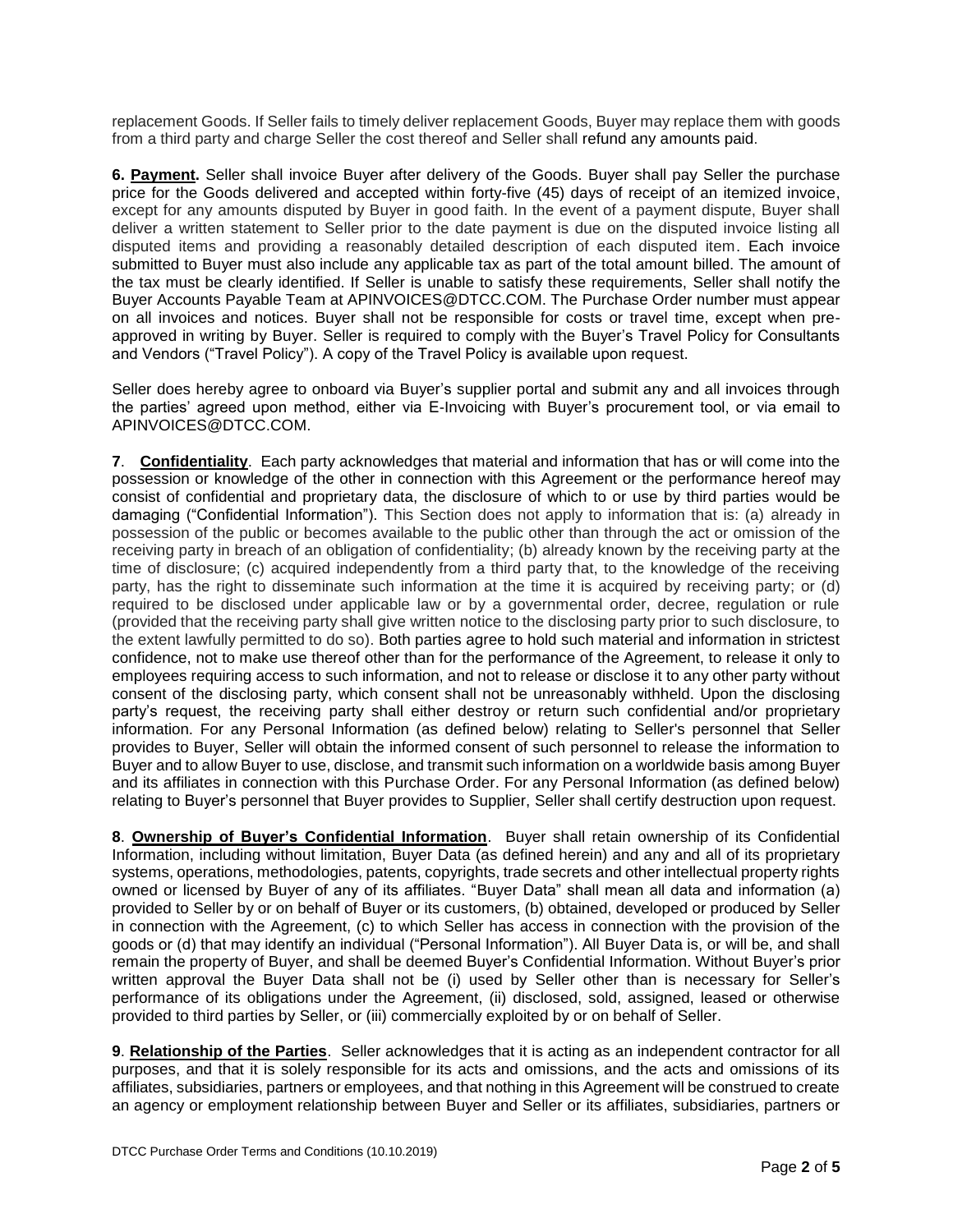employees. Neither party shall be deemed to be the legal representative of the other. Seller agrees to assume complete responsibility for its own employees with regard to federal or state employers' liability, workers' compensation, Social Security, unemployment insurance, and Occupational Safety and Health Administration requirements, and agrees to comply with all other federal, state or local laws, ordinances, regulations and licensing obligations.

**10**. **Representations and Warranties**. Seller represents and warrants that (i) the Goods contain the functionality and features identified in, and shall otherwise perform in accordance with, all relevant specifications pertaining to the Goods; (ii) the Goods shall be merchantable, fit for their intended purpose and operate as intended; (iii) Seller has power and authority to transact the business it transacts and proposes to transact, and to perform the obligations under the Agreement; (iv) no claim, lien, or action exists or is threatened against Seller that would interfere with Buyer's rights under this Agreement; (v) the Goods shall not infringe or misappropriate any third party's patent or other intellectual property rights; and (vi) Seller will not use, disclose, or transfer across borders any Personal Information that is processed for or on behalf of Buyer, except to the extent necessary to perform under this Agreement. Seller also represents and warrants that in performing its obligations and exercising its rights under the Agreement, Seller will comply with all applicable laws.

These warranties survive any delivery, inspection, acceptance or payment of or for the Goods by Buyer and are cumulative and in addition to any other warranty provided by law or equity. Any applicable statute of limitations runs from the date of Buyer's discovery of the noncompliance of the Goods with the foregoing warranties. If Buyer gives Seller notice of noncompliance pursuant to this Section, Seller shall, at its own cost and expense, promptly replace or repair the defective or nonconforming Goods and pay for all related expenses, including, but not limited to, transportation charges for the return of the defective or nonconforming goods to Seller and the delivery of repaired or replacement Goods to Buyer.

**11**. **Third Party Materials**. Seller will be responsible for obtaining the required licenses for all third party software, open source software or any other third party materials (collectively, the 'Third Party Materials") used in connection with this Purchase Order. For all Third Party Materials which require a user license, Seller is responsible for maintaining current licensing for its use. Seller is responsible for any obligations relative to the use of such Third Party Materials on behalf of the Buyer. Seller shall be responsible for providing application software fixes to remediate all licensed and open source software contained within the Goods within a timeframe agreed by the Seller and Buyer.

**12. Infringement Indemnification**. Seller warrants that it has the full legal right to provide the Goods to Buyer under the Agreement and that the Goods provided by Seller hereunder will not infringe upon or violate any patent, trademark, copyright, trade secret or any other proprietary right of any third party. Seller agrees to defend, indemnify, and hold Buyer harmless from and against all liability or damages arising out of any actual or threatened claims, demands, investigations, and causes of action regarding infringement. If a claim of infringement is made, Seller will, at its own expense, exercise the first of the following remedies that is practicable: (i) obtain for Buyer the rights granted under the Agreement; (ii) modify the product so it is non-infringing and in compliance with the Agreement; (iii) replace the product with non-infringing ones that comply with the Agreement; or (iv) accept the return or cancellation of the infringing product and refund any amounts paid.

**13**. **General Indemnification**. Seller is responsible for its own liabilities, including those arising from its own negligent or intentional acts and omissions, or its failure to comply with its representations, warranties and obligations under this Purchase Order, and agrees to indemnify, defend and hold Customer harmless from any loss arising from such acts or negligence, willful misconduct or such failure to comply with its representations, warranties and obligations under this Purchase Order, including when such loss is asserted by a third party.

**14**. **Insurance**. Seller shall obtain and maintain all applicable and appropriate insurance (including without limitation, business, worker's compensation, auto, errors and omissions, professional and commercial general and liability insurance in amounts consistent with Seller's industry practice. Each policy shall name Buyer as a loss payee or additional insured, as appropriate.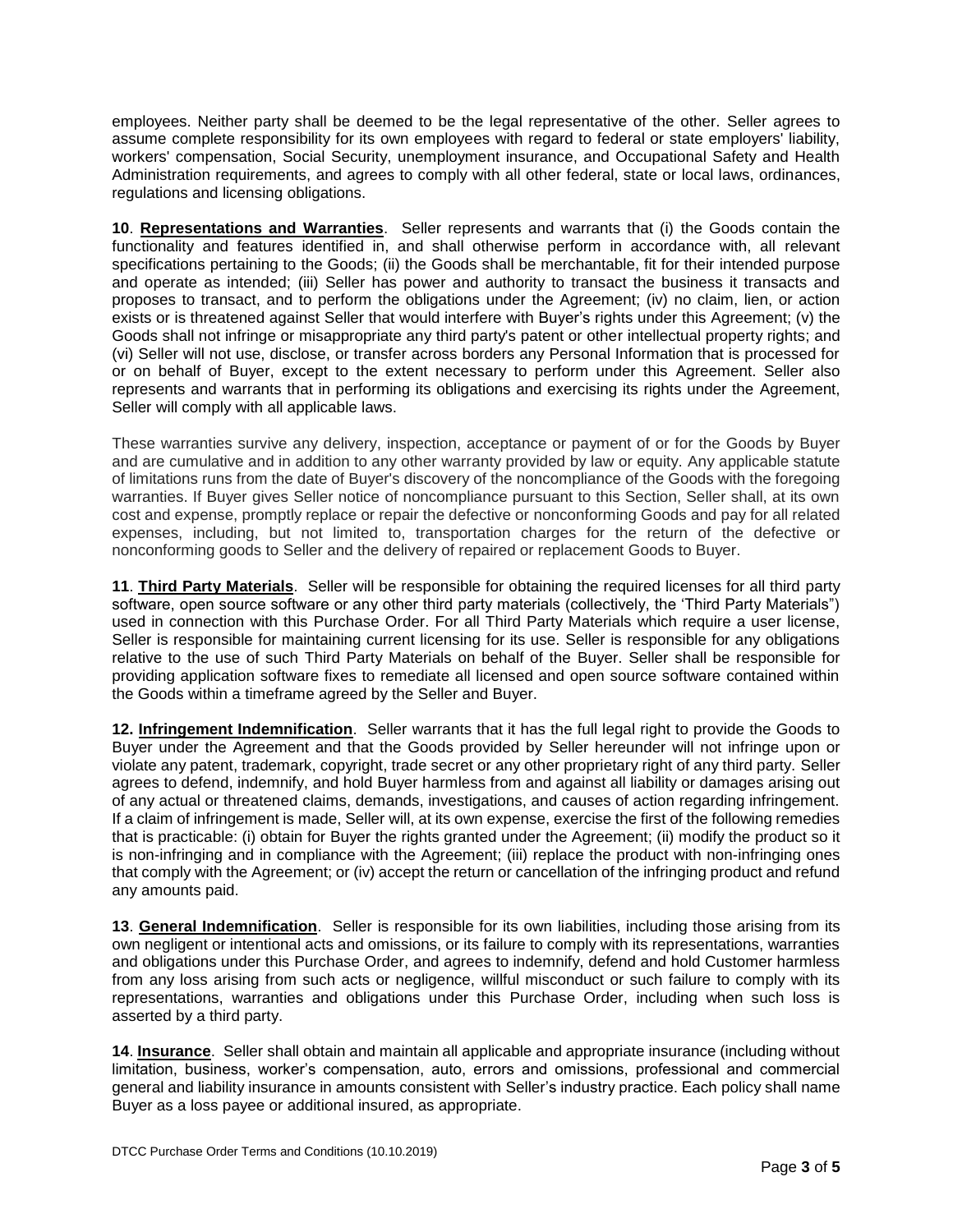**15**. **Limitation of Liability**. EXCEPT FOR (i) SELLER'S INDEMNIFICATION OBLIGATIONS, (ii) SELLER'S CONFIDENTIALITY OBLIGATIONS AND (iii) MATTERS INVOLVING SELLER'S GROSS NEGLIGENCE OR WILLFUL MISCONDUCT IN NO EVENT SHALL EITHER PARTY BE LIABLE FOR ANY SPECIAL, INDIRECT, INCIDENTAL OR CONSEQUENTIAL DAMAGES OF ANY KIND ARISING OUT OF OR RELATED TO THE AGREEMENT EVEN IF ADVISED OF THE POSSIBILITY OF SUCH DAMAGES AND REGARDLESS OF THE FORM OF ACTION.

**16**. **Assignment**. Neither party shall assign any of its rights or obligations under these Purchase Order terms without the prior written consent of the other party, which consent shall not be unreasonably withheld.

**17**. **Survival**. The following sections of the Agreement shall survive termination of the Agreement: 6, 7, 8, 10, 12, 13, 15, 23, 24 and 25. Provisions of the Agreement which by their sense and context are intended to survive the termination or expiration of the Agreement shall also survive.

**18**. **Force Majeure**. Neither party shall be liable to the other for any delay or failure in performing its obligations under this Agreement to the extent that such delay or failure is caused by an event or circumstance that is beyond the reasonable control of that party, without such party's fault or negligence, and which by its nature could not have been foreseen by such party or, if it could have been foreseen, was unavoidable ("**Force Majeure Event**"). Force Majeure Events include, but are not limited to, acts of God or the public enemy, government restrictions, floods, fire, earthquakes, explosion, epidemic, war, invasion, hostilities, terrorist acts, riots, strike, embargoes or industrial disturbances. Seller's economic hardship or changes in market conditions are not considered Force Majeure Events. Seller shall use all diligent efforts to end the failure or delay of its performance, ensure that the effects of any Force Majeure Event are minimized and resume performance under this Agreement. If a Force Majeure Event prevents Seller from carrying out its obligations under this Agreement for a continuous period of more than fifteen (15) business days, Buyer may terminate this Agreement immediately by giving written notice to Seller and Seller shall refund any amounts paid.

**19**. **Audit; Seller Risk Assessments**. Buyer, or its authorized representative, shall have the right to examine, during regular business hours, any records and other materials relative to this Agreement and maintained by Seller. Seller acknowledges that Buyer will conduct ongoing Seller risk assessments as part of its right to audit, which will occur no more than annually. Such Seller risk assessments may include requests for the completion of Buyer's custom questionnaires, or industry questionnaires. Seller shall provide prompt cooperation to provide the requested documentation in connection with any audit or Seller risk assessment.

**20**. **Termination**. This Agreement may be terminated by Buyer at any time prior to delivery of the Goods.

**21**. **Notices**. All notices between the parties will be in writing and sent (i) by a delivery service with provisions for receipt, to the physical address listed on the purchase order form; or (ii) by email to GCOCONTRACTNOTICES@DTCC.COM for notices going to Buyer, or to the email address listed for Seller on the purchase order form for notices going to Seller. **For actual or suspected misuse of Buyer Personal Information, email must be sent to TVA@DTCC.COM.** 

**22**. **Severability**. In the event any one or more of the provisions of the Purchase Order shall for any reason be held to be invalid, illegal or unenforceable, the remaining provisions of the Purchase Order shall be unimpaired, and the invalid, illegal or unenforceable provisions shall be replaced by a mutually acceptable provision which, being valid, legal and enforceable, comes closest to the intention of the parties underlying the invalid, illegal, or unenforceable provision.

**23**. **Publicity**. Seller agrees that it will not, without the prior written consent of Buyer in each instance: (i) use in advertising, publicity or otherwise the name of Buyer, or any affiliate of Buyer, or any partner or employee of Buyer or any of its affiliates or any trade name, trademark, trade device, service mark, symbol or any abbreviation, contraction or simulation thereof owned by Buyer or any of its affiliates; or (ii) represent,